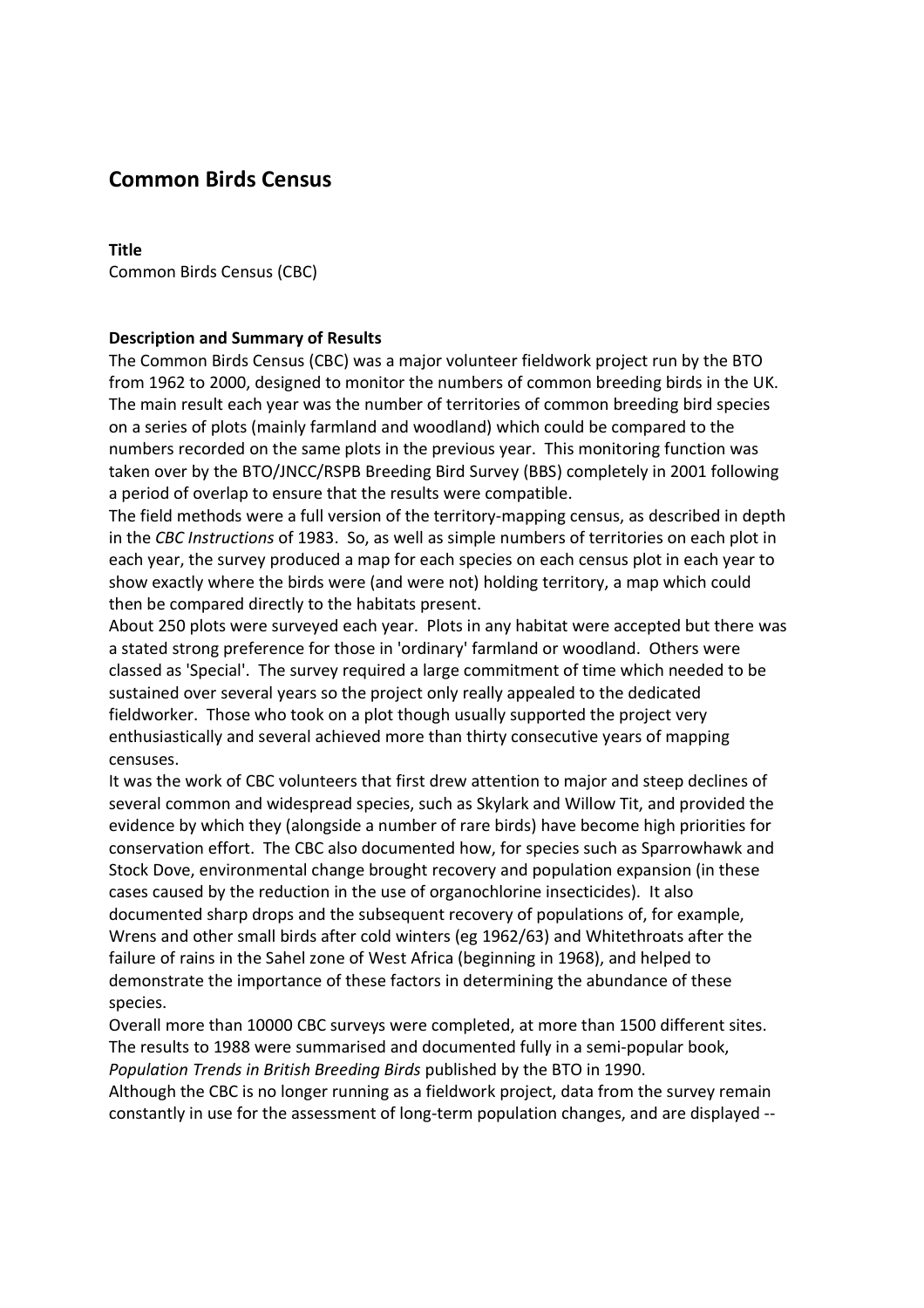as the earlier parts of the trend graphs -- in the annually updated report on the BTO website *Breeding Birds of the Wider Countryside* (www.bto.org/birdtrends). Over a quarter of a million bird territory maps are stored in Thetford, and they cab accessed on request. The field methods of the CBC are no longer used for large-scale bird population monitoring in the UK. CBC mapping remains, however, the most accurate practical way to determine the numbers and local distribution of breeding birds within a particular (relatively small) study site, and is widely used by BTO staff and other researchers for studies where a high level of detail is required such as for habitat requirements. The original *CBC Instructions* (12 A4 pages) are out of print but can be supplied from BTO HQ as a photocopy or pdf.

# **Methods of Data Capture**

Full details and instructions are published as a separate 12-page leaflet.

Volunteers visited their chosen site (plot) 10 times (ideally) each breeding season between about late March and early July. On each visit the location of every individual bird seen or heard was plotted onto a large scale map (normally 1:2500) with codes for each species (the now-standard 1- or 2-letter codes used by BTO for many surveys) and activity -- for example singing males had the species code circled. Observers were asked to cover the whole plot on each visit, and on average a visit would last 2-3 hours and cover about 70ha in farmland and 10-20ha in woodland.

At the end of the season all the records of each species were transferred from the 'Visit Maps' to 'Species Maps'. These were all returned to BTO headquarters where the species maps were analysed by one of the trained analysts to determine how many and where were the territories of each species.

Observers were also asked, when first taking up a plot, to provide a detailed map of the habitats present with as much detail as they could provide. Each year too they were asked to provide details and notes of any changes which, in farmland, included a cropping plan.

#### **Purpose of Data Capture**

The end product each year was a map of the locations of all registrations (and when analysed the territories) of each species on each plot. The total numbers of territories of each species over all plots (often split into main habitat types) were then compared to the total numbers of that species on the same plots in previous years to provide an index of population level and hence longer-term trends.

#### **Geographic Coverage**

All of the UK. In practice there were relatively few plots in Northern Ireland, Scotland and Wales.

An explicit study found that farmland CBC plots were representative of ITE lowland landclasses throughout England (excluding the extreme north and southwest), and closely reflected the agricultural statistics for southern and eastern Britain.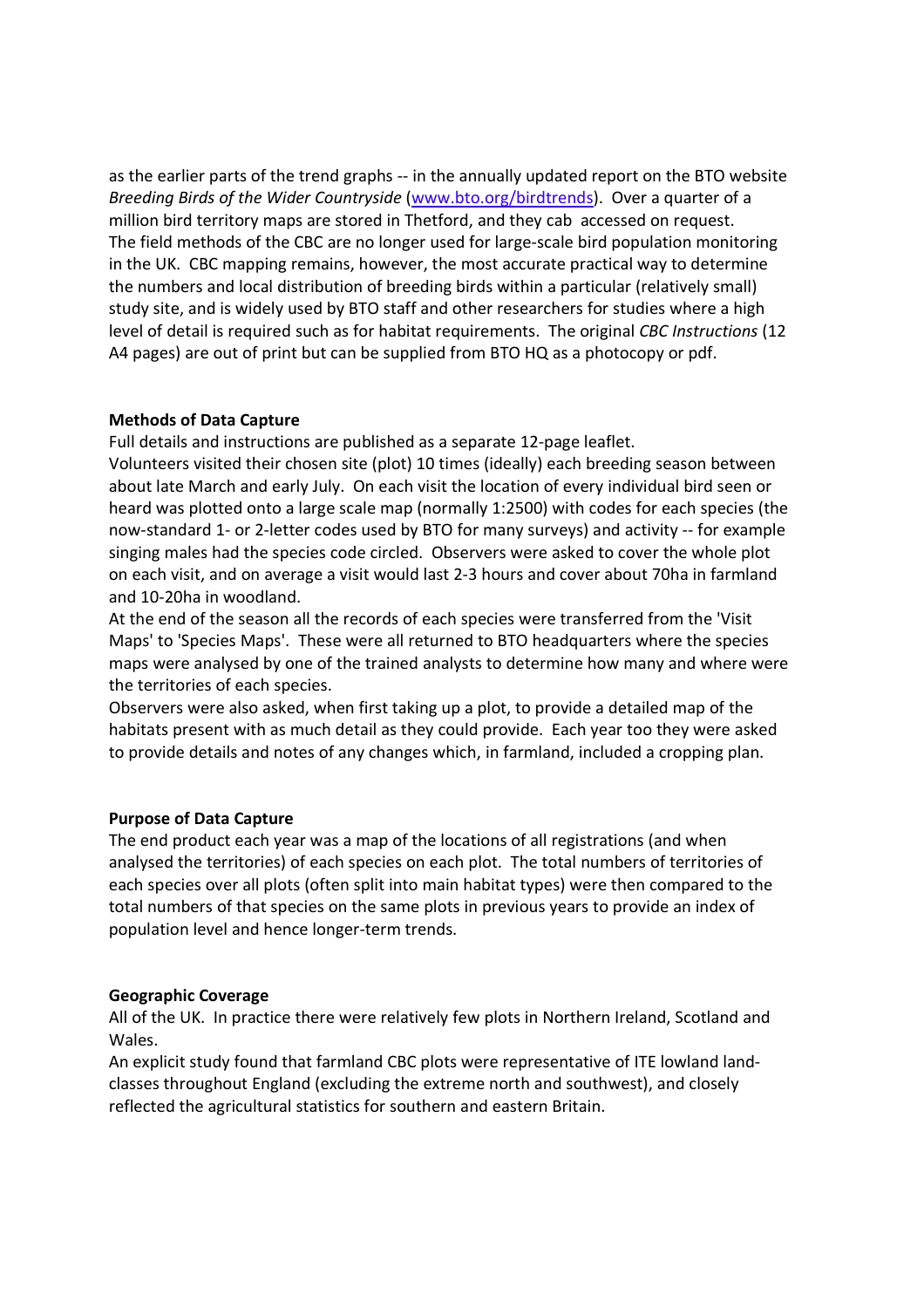## **Temporal Coverage**

1962 - 2000 (with some fieldwork done in 1961 and in later years). Visits were carried out in the breeding season from late March to early July.

## **Other Interested parties**

The project was run entirely by the BTO and was funded from the start as part of the contract to the BTO from the Nature Conservancy Council. This support was continued by the Joint Nature Conservation Committee partnership after the NCC was split up.

## **Organiser(s)**

The CBC was started by Ken Williamson and was successively organised by him, Roger Bailey, Leo Batten and John Marchant who held the main responsibility for territory analysis from 1973 until the project ceased in 2000. Several others had major inputs at various stages including Gwen Bonham, David Snow, Caroline Hunt, Phil Hyde, Phil Whittington, Liz Murray, Raymond O'Connor, Rob Fuller, Kenny Taylor, Richard Thewlis and Susan Waghorn.

## **Current Staff Contact**

bbs@bto.org

# **Publications**

Data from the survey are used as the earlier parts of the trend graphs in the annually updated report on the BTO website *Breeding Birds of the Wider Countryside* (www.bto.org/birdtrends).

An annual report was produced noting the population changes from one year to the next. Until the report for 1982 this was published in *Bird Study*. After this it was published in *BTO News*.

The instructions were formalised in:

Marchant, J.H. 1983. *Common Birds Census instructions*. BTO, Tring. 12pp. A major summary of the results (and included results from some other BTO surveys) up to 1988 was included in a BTO book:

Marchant, J.H., Hudson, R., Carter, S.P. & Whittington, P. 1990. *Population Trends in British Breeding Birds.* BTO, Tring.

The paper showing that farmland plots are representative of agricultural practice is: Fuller, R.J., Marchant, J.H. & Morgan, R.A. 1985. How representative of agricultural practice in Britain are Common Birds Census farmland plots? *Bird Study* 32: 56-70. In addition there have been many research papers on individual or groups of sites, and on individual or groups of species, both on their population trends and their habitat requirements. Many of these have been authored or co-authored by BTO staff and